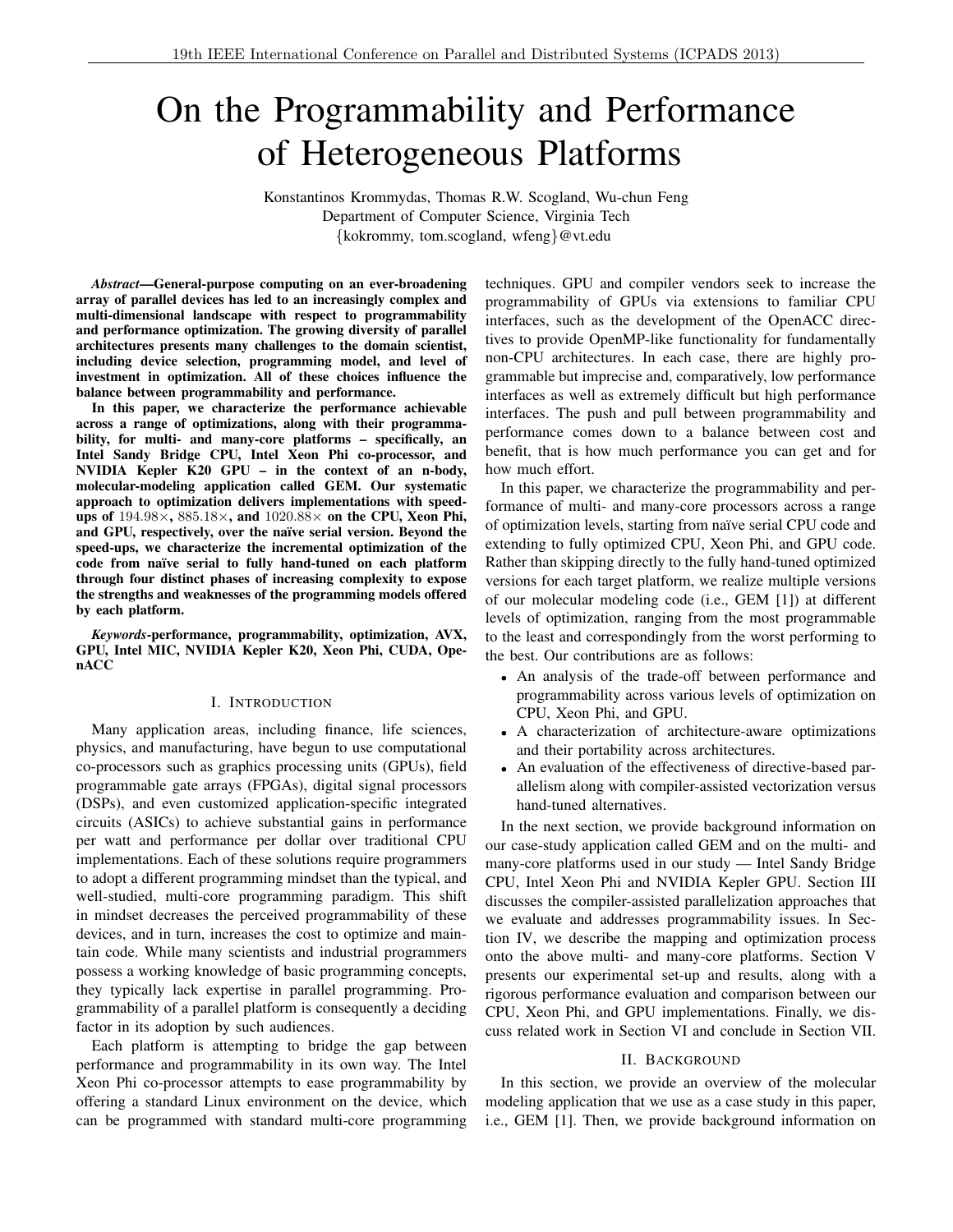the Many Integrated Core (MIC) architecture that underlies Intel Xeon Phi and on the NVIDIA GPU Kepler architecture.

# *A. GEM: Modeling the Electrostatic Surface Potential (ESP) of Macromolecules*

Molecular modeling refers to the mathematical models that seek to describe the behavior and properties of biological molecules and the corresponding computational techniques. An important part of molecular modeling simulation in areas like materials science, computational chemistry, and rational drug design is the calculation of electrostatic surface potential (ESP) in support of locating bonding sites and other features.

The computational pattern of GEM [1] is an all-to-all nbody interaction between points near the molecular surface and the atoms within the biomolecule. The overall result of ESP calculation, i.e. the electrostatic map of a biomolecule, provides useful information about its function. The long-range nature of electrostatic interactions results in a computationally intense workload of order  $O(nm)$  where *n* is the number of atoms and *m* is the number of surface points. Many approximation methods have been proposed over the numerical solutions of the Poisson-Boltzmann equation [2] that constitute the core of traditional ESP calculation algorithms. One such method is employed by GEM, the ESP application we study in this paper.

In GEM, the biomolecule is divided in three distinct regions, and separate functional forms of the electrostatic potential  $\phi_i$  apply for each.<sup>1</sup> The electrostatic potential at each point near the surface (*vertex*) is the sum of electrostatic potentials contributed by each single point charge to that point. Similarly, the sum of potentials at all surface points define the total electrostatic potential of the system. The above computation and communication pattern classifies GEM as an n-body dwarf [4] with the subtle difference that it performs all-pair computations between two sets (versus one). Thus, we expect many of our conclusions regarding performance and programmability of GEM to apply to most n-body applications.

## *B. Platforms*

In the context of optimizing GEM, we evaluate three distinct parallel platforms and their attendant programming models. The baseline multi-core CPU is represented by Intel's Sandy Bridge x86-64 CPUs, specifically two Xeon model E5-2680s, and uses the C language and the Intel compiler suite with Intel OpenMP directives for parallelism. Our CPU platform is indicative of a standard server node with cache-coherent, moderate-latency NUMA memory; large well-tuned caches; and all the niceties of traditional "fat" CPU cores.

Moving to the Intel Xeon Phi, much of the CPU architecture is preserved. The instruction set is highly similar to that of the x86-64 CPUs and can be natively programmed by the same interfaces. In fact, our evaluations in this paper use the same libraries and compilers at all phases for both the CPU and Xeon Phi. Even so, the Xeon Phi differs substantially at the

<sup>1</sup>Details for each of the regions and the corresponding functional forms are given in [3].

architectural level. The Xeon Phi uses multiple banks of highthroughput but high-latency graphics memory and offers 512 bit SIMD units and four thread contexts on each core, double the width offered by AVX and double the thread contexts on the Sandy Bridge CPUs. Thus, the Xeon Phi architecture shifts the compute/memory ratio to favor throughput rather than latency-centric computing. In the same vein, the cores are comparatively simple in-order cores with only minimal prefetching support.

Finally, the GPU, represented by an NVIDIA K20c, eliminates the cache-coherent memory offered by the other platforms. Otherwise, the GPU is architecturally more similar to the Xeon Phi. Both use graphics memory and wide SIMD units to offer high throughput and many thread contexts to mitigate the effects of latency. The difference is in the programming model. Since GPUs are SIMD engines, GPU programming models such as CUDA have no concept of running a single thread with scalar mathematics. Instead, the programming model assumes that many threads will execute every instruction in SIMD fashion. While in the other platforms, SIMD support is either compiled in or added with intrinsics; in CUDA/OpenCL, SIMD is the standard state of affairs, and single-threading must be produced manually.

## III. PROGRAMMABILITY

Here we provide insight on the programmability of the platforms that we evaluate, both from a qualitative and quantitative standpoint. In order to provide a quantitative metric for programmability, or more generally, code complexity, we use the classical *source lines of code* (SLOC) metric. We also include code examples and discussion to provide a more qualitative "feel" for the programming models in terms of portability, readability, and maintainability. As the level of optimization increases, programmability decreases. To show the benefit gained at each level, we discuss the percentage of best performance achieved at each step.

## *A. Optimization Levels*

Figure 1a provides a high-level overview of the optimization levels that we evaluate, starting from the original serial implementation and concluding with the manually hand-tuned implementation for each of the three platforms. We describe each method and evaluate its programmability aspects.

Directive-based parallelization: The first set of implementations uses OpenMP and exploits the compiler support for the CPU and Xeon Phi to provide hinted multithreading as well as OpenACC, a variant of OpenMP for the GPU, which we will discuss in further detail below. Using OpenMP, the programmer can exploit all cores in a compatible device with the sole inclusion of the OpenMP library and the appropriate OpenMP directive on each section that should execute in parallel. This straightforward approach also facilitates code portability. With the computational kernel of the application unchanged, the same source can be compiled to serial code or run on systems with any number of cores. While OpenACC at first appears to provide an equivalent approach for GPUs,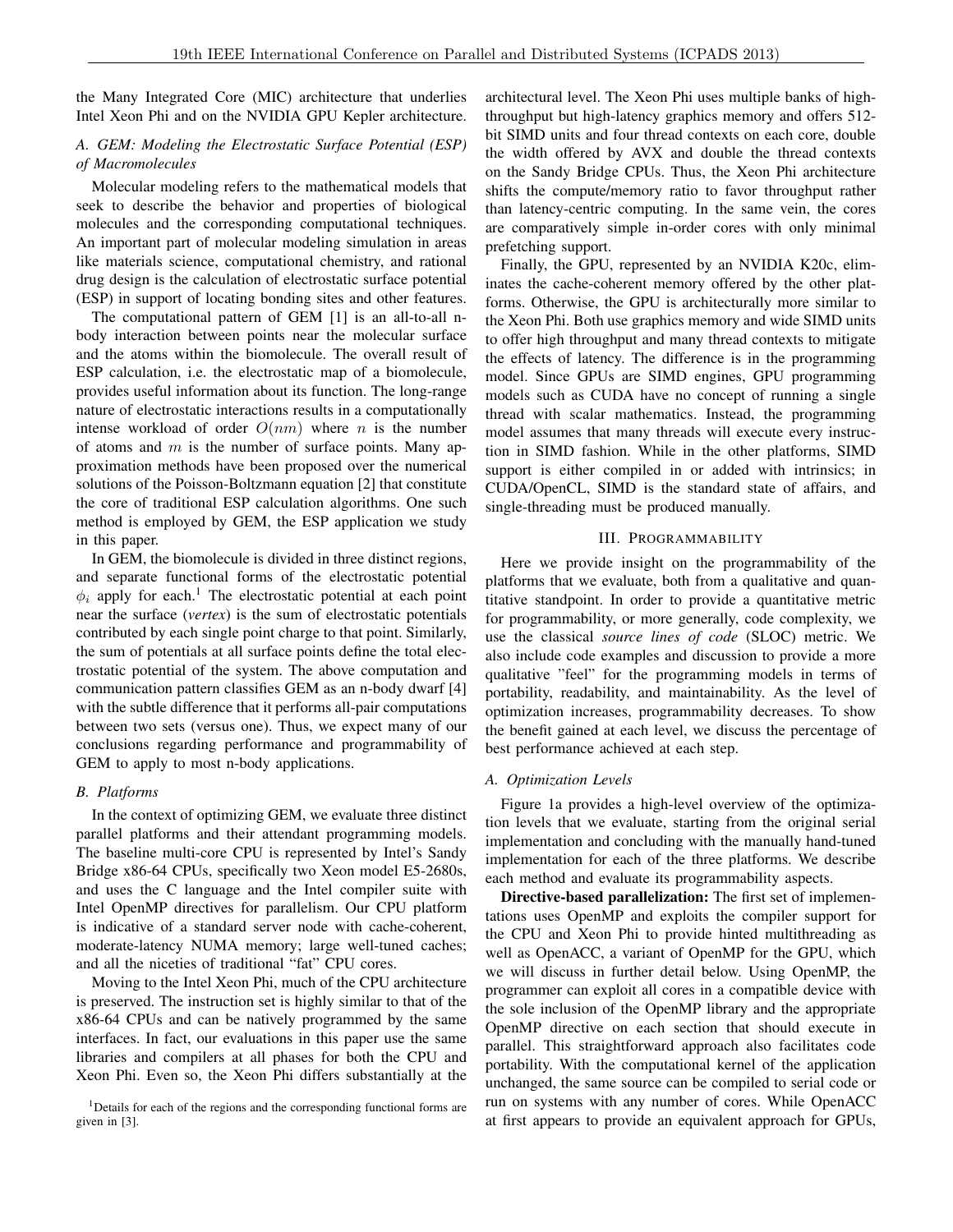

Fig. 1: (a) The progression and instantiation of each level of optimization on each architecture with the number of Source Lines of Code (SLOC) used in each implementation. (b) The percentage of best achieved performance achieved with each level of optimization.

it is inherently *both* multi-threaded and vectorized, hence its spanning of both *directive parallel* and *compiler vectorized*.

Compiler-assisted vectorization: Modern compilers can transform scalar arithmetic to vector arithmetic for regular algorithms and loops. This set of implementations makes use of this compiler feature available in the Intel compiler for multi-core CPUs and Xeon Phi co-processor and in the PGI compiler suite for GPUs via the native vectorization that comes with compiling OpenACC for GPUs. The approach of the latter bears many similarities with OpenMP and the Intel compiler's offload model, combined with the newly released (and unimplemented as of our testing) OpenMP SIMD directives.

As with the Intel compiler, various parameters/hints can be used to tune OpenACC regions for better performance. For example, OpenACC defines clauses to tune the division of loop nests across parallel blocks and threads, (*gang* and *vector* parameters) and control the independence, or lack thereof, of iterations in a given loop. However, OpenACC initialization routines and data movement directives require an additional 16 lines of code. In contrast, for the CPU or Xeon Phi, *no extra lines of code are needed*; only the appropriate setting of compiler flags is needed. In all cases the serial compute code is retained entirely in its original form and can be compiled to that serial version without alteration.

Manual vectorization: Explicit use of SIMD intrinsics offers far greater control over the vectorization of any given algorithm. Therefore, it can be worth abandoning automatic cross-architecture compatibility and manually vectorizing the code. This is the phase where the CPU and Xeon Phi codes diverge. While they each employ similar vector intrinsics, they have different vector widths, and thus must use different registers and different sets of intrinsics. For this phase, the CPU and Xeon Phi require an additional 82 SLOC. For the GPU, the corresponding approach uses the CUDA programming model directly, which implicitly specifies all computations as vector operations and requires significant setup and data-management code to be added. These operations require 80 additional SLOC, nearly the same number needed for transitioning befloat sum2= $(1.f/d_int-1.f/d\_ext)/(one_plus_1_a_b*A);$ 

(a)



Fig. 2: (a) Scalar/CUDA code. (b) Vector intrinsics code for Xeon Phi. (c) Vector intrinsics code for Sandy Bridge CPU.

tween the corresponding optimization levels for the CPU and Xeon Phi.

This level of optimization imposes extra intellectual burden on the programmer, specifically "thinking in parallel is required." For the CPU and Xeon Phi, the process is quite similar, as we see in Figures 2b and 2c. Each employ compiler intrinsic functions to explicitly specify the vector operations to use. To CPU optimization veterans, this may look familiar, but otherwise it obscures the intent of the code significantly. Alternatively, Figure 2a shows the line of code as it is in serial C, OpenMP, OpenACC, or CUDA, the computation remains visually the same. The CUDA version does the same thing as the explicit vector instructions in Figures 2b and 2c, but it preserves the readability of the original. The burden on the GPU is mostly in the setup required to call GPU kernels, but it leaves the computational kernel largely unchanged. The CPU and Xeon Phi are the reverse at this level, requiring virtually no setup but a great deal of changes in the computational kernel.

Manually optimized code: For the final set of implementations, we provide an extra level of optimizations for each of the evaluation platforms by explicitly using blocking/tiling, shuffling, and explicitly altering the specific hardware instructions used to target faster execution, such as fused multiply-add (FMA) and approximate reciprocal division/square root. More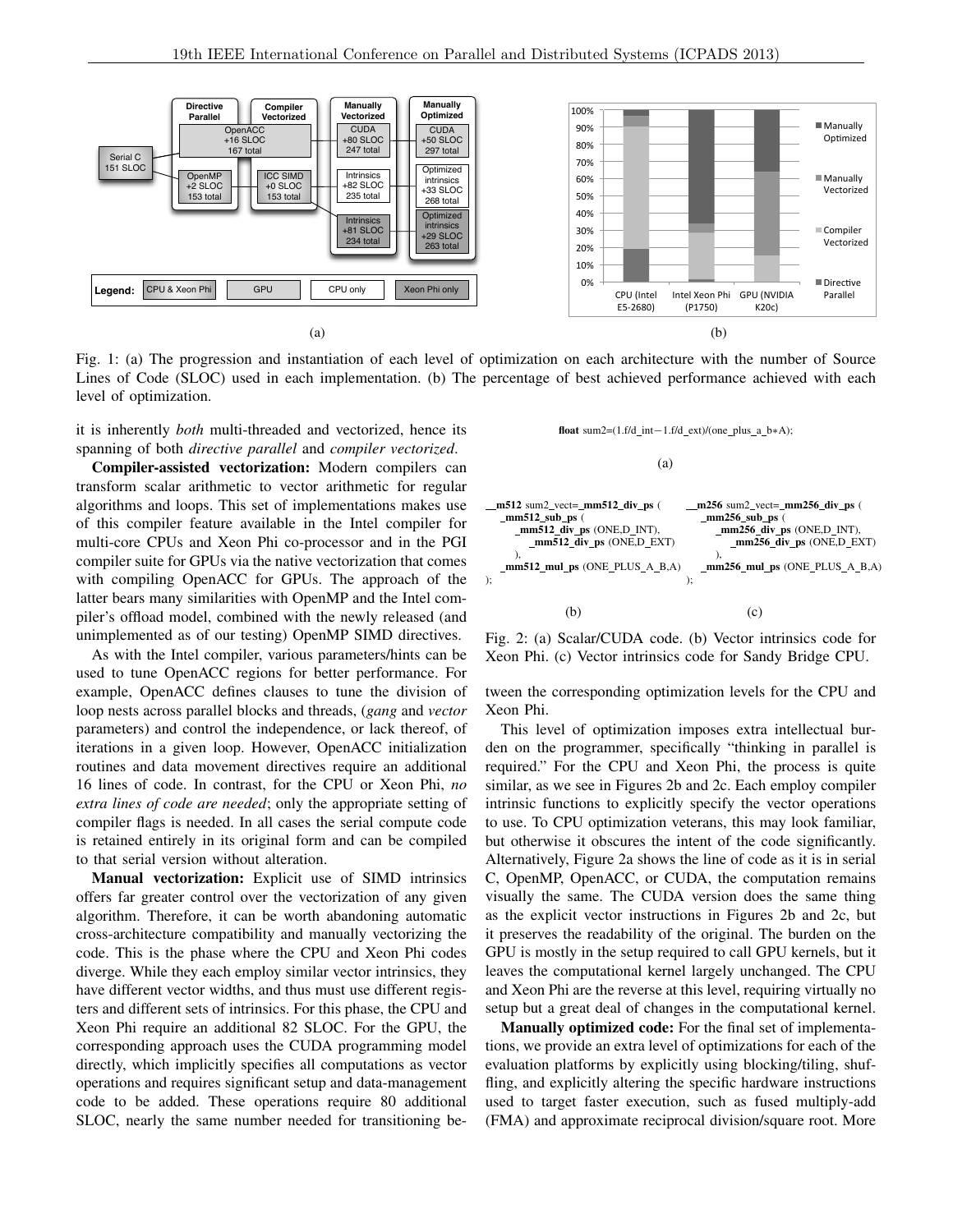details about the best set of optimizations for each platform and a detailed description are given in Section IV.

In CUDA, the applicable optimization techniques are quite different than those used in typical x86 code. The optimization search space itself is bigger as well, with minor changes in the code severely affecting performance (e.g., data structures, memory coalescing, and efficient use of the memory hierarchy). In optimizing for the Intel MIC architecture, details about the underlying architecture (e.g., memory hierarchy and interconnect details) are essential, but Intel MIC's resemblance to traditional multi-core CPU architectures implies similarity in the optimizations, most of which parallel programmers are already familiar with.

#### *B. Performance Impact*

So far, we have discussed the programming effort required for each optimization level and provided the number of SLOC as a rough quantitative measure. In Figure 1b, we show how close to the best achieved performance for each platform we get with each optimization level. We observe that different levels of optimization help reach best performance at a different rate, depending on the platform. In the case of the CPU, directive parallel and compiler-assisted vectorization help attain over 90% of the best achieved CPU performance. Auto SIMD, in particular, accounts for 71.05% of the achieved performance. Considering the above, the programmer can rely on the extensive and highly mature CPU compiler infrastructure along with OpenMP and still attain high performance.

On the other hand, manual optimizations are quite important for both the GPU and Xeon Phi. OpenACC is a relatively new standard and its correspondingly young compilers can only take performance so far. Explicit use of CUDA or very careful tuning is essential for achieving acceptable performance. Manual optimizations are required to fill the last 35.9% of the gap between the performance attained through use of naïve CUDA code and the best achieved performance.

Finally, in the Xeon Phi case, using CPU code directly on the device in the first two levels delivers extraordinary programmability, but also a very low percentage of the best possible performance. Auto-vectorization makes a significant difference, but even with that and manual vectorization, our implementation only reached 35% of the best performance that we achieved overall. Manual optimizations are the most important (65.7% of overall performance) for Intel MIC, due to its high sensitivity to caching behavior. We discuss these optimizations and their effect on performance in detail in Section IV and Section V.

We note that the above conclusions refer to the case of n-body class problems or, more generally, data-parallel workloads with an emphasis on floating-point arithmetic. Different problem classes might benefit less from directivebased multithreading or compiler-assisted vectorization due to irregular data access patterns or complex dependencies. In such cases, manual SIMD and more complex threading using appropriate synchronization constructs (e.g., semaphores and barriers) would be of paramount importance.

| Instruction<br>Vector register |                |                |                |                |  | Vector register<br>Instruction |                |                |                |       |  |
|--------------------------------|----------------|----------------|----------------|----------------|--|--------------------------------|----------------|----------------|----------------|-------|--|
| <b>LOAD</b>                    | v <sub>0</sub> | v <sub>0</sub> | v <sub>0</sub> | v <sub>0</sub> |  | LOAD                           | v <sub>0</sub> | V <sub>1</sub> | v <sub>2</sub> | $v_3$ |  |
| <b>LOAD</b>                    | аO             | a1             | a2             | a3             |  | <b>LOAD</b>                    | a <sub>0</sub> | a1             | a2             | a3    |  |
| $\cdots$                       |                |                |                | $\cdots$       |  | <b>SHUFFLE</b>                 | a1             | a2             | a <sub>3</sub> | a0    |  |
| <b>LOAD</b>                    | v <sub>3</sub> | v <sub>3</sub> | v <sub>3</sub> | v <sub>3</sub> |  | <b>SHUFFLE</b>                 | a2             | a3             | a <sub>0</sub> | а1    |  |
| <b>LOAD</b>                    | a <sub>0</sub> | a1             | a2             | a3             |  | <b>SHUFFLE</b>                 | a <sub>3</sub> | a <sub>0</sub> | a1             | a2    |  |
|                                |                |                |                |                |  |                                |                |                |                |       |  |

Fig. 3: Transformation for shuffling optimization (example).

#### IV. MAPPING AND OPTIMIZATION

In this section we discuss the optimizations applied across each platform. Most of the optimizations presented are beneficial for all platforms under consideration. Removal of conditional statements and flattening of data structures have been applied to the serial CPU version we use as a baseline. We explicitly mention when an optimization only applies on a subset of the target platforms.

Vectorization and multithreading: Since GEM is a dataparallel n-body code, each output potential can be calculated independently of all others. This state is commonly referred to as "embarrassingly parallel," and makes the first and most important optimization the use of parallelism to divide the workload across as many compute resources as possible. On the CPU and Xeon Phi, we use all thread contexts across all cores, as well as all SIMD lanes wherever possible. We use hand-tuned AVX/MIC vector code to pack and operate on 8/16 atoms at a time for a given vertex. GPUs, featuring an abundance of thread contexts, allow mapping the potential calculation for each given vertex to a separate GPU thread.

Removal of conditional statements: Conditional branches incur execution time overhead on all three platforms, despite efficient branch prediction on the CPU. Since the conditionals in the parallel portion of GEM are all pre-determined, rather than diverging on a per-vertex basis, all of them can be hoisted out to a single conditional nest used to choose a final computational function with no conditionals in it. This saves us both dynamic instructions as well as potential branch mis-predictions on all devices at the cost of having several replicated versions of the function expressing each necessary code path.

Flattening of data structures: Laying out data as an array of structures (AoS) can seriously impact vector code performance. The AoS layout is a major cause of misaligned (in CPUs) and non-coalesced (in GPUs) memory accesses. More importantly, AoS complicates the mapping of data to vector units. For example, given a structure of two ints A and B, the AoS layout intersperses As with Bs, forcing at least two vectorized gather loads to load a vector register. If, on the other hand, the As are in one array and Bs in another, only a single load is required. In GEM, we transform the AoS used to store the coordinates and charge of surface points (*vertices*) and atoms, into multiple arrays, each containing a single component (e.g., charge) of the structure.

Approximate reciprocal instructions: Floating-point division and square root are high-latency operations that stall the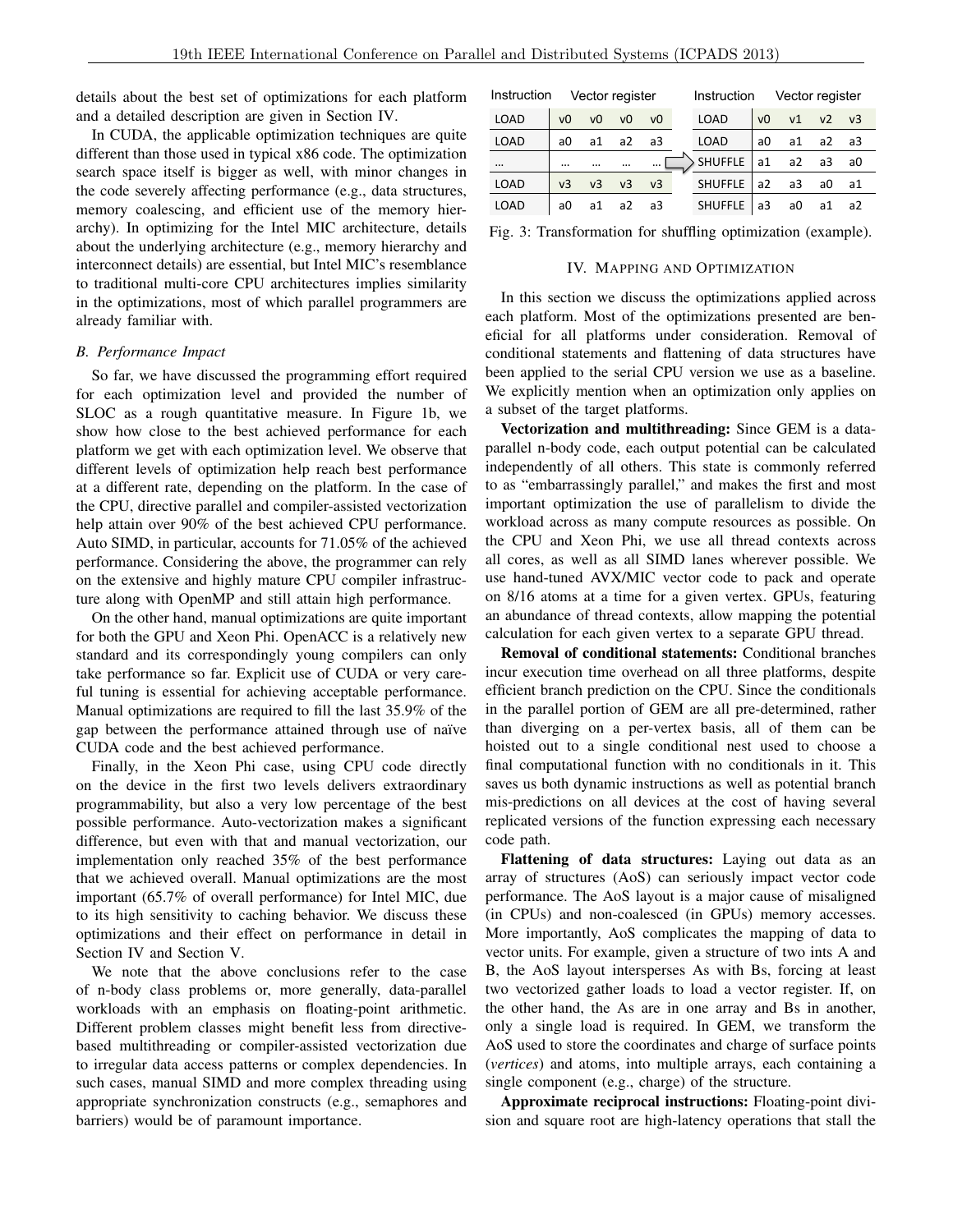pipelines of the CPU and Xeon Phi devices as well as working in a lower-width mode on the CPU. In order to avoid as many of them as possible we replace them with their low-latency approximate reciprocal counterparts. These instructions have much lower latency and make use of look-up tables to calculate the result. Their drawback is their reduced accuracy. On the Sandy Bridge CPU they are accurate to the 12 most significant bits of the mantissa. We tackle the reduced accuracy problem by using an iteration of the Newton-Raphson (NR) method, which increases accuracy to a minimum of 23 of 24 bits for single precision numbers. More details about this method can be found in [5]. On Xeon Phi, the corresponding reciprocal instructions natively provide accuracy of 23 of 24 bits of the mantissa. On K20, the corresponding *frsqrt\_rn()* intrinsic we use is fully IEEE-compliant. For the two latter cases, we do not need to apply Newton-Raphson, keeping the number of instructions lower than in the CPU (Figure 4c). In any case, the root mean squared error (RMSE) of calculated potential values for all implementations against the original serial version's output does not exceed 0.000084.

Outer loop unrolling: Each of the *m* iterations of the outer loop of an n-body problem entails computation against a set of *n* bodies of the inner loop. In ESP calculation this corresponds to surface points (vertices) and atoms, respectively. As a result, each iteration of the outer loop requires *n* memory loads (all atoms that contribute to the potential of a given vertex). By "unrolling" the outer loop by a factor *k* (i.e, calculating potential at *k* vertices at a time), we reduce the innermost loop's atom loads by the same factor.

Cache blocking and software prefetching: Converting arrays of structures to multiple arrays enhances spatial locality and cache use efficiency in all three platforms. Moreover, the algorithm's regular memory access patterns facilitate hardware data prefetching in our multi-core platforms. However, the large number of atoms in the innermost loop leads to eviction of relevant atom data from the lower level caches, before they are fully reused. To alleviate this problem we apply cache blocking, where each thread loops over all its assigned surface points and calculates potential contribution for blocks of atoms at a time. Block size is theoretically calculated, based on the data size accessed with each iteration and cache details, and experimentally tuned and verified. Finally, the programmer can assist the hardware prefetcher by emitting the prefetch intrinsic with appropriate prefetch distance as a parameter.

Shuffling method: This optimization is not applicable to all kinds of algorithms, but is especially useful in specific nbody problems, as in our case. In this method (Figure 3), we change the default computation pattern, where each (same) vertex point is loaded at all positions of a vector register and loops over all atoms. Instead, we load *N distinct* vertices at a time in a vector register, load *N* atoms in another vector register (where *N* is 8 for AVX) and then shuffle (i.e., rotate in a wrap-around fashion) the data elements of the latter, using the corresponding shuffle intrinsics. This way we can obtain all the possible combinations of vertices and atoms, as defined by the algorithm's all-to-all computation pattern, with a reduced number of vector loads. In addition to CPUs and Xeon Phi, Kepler architecture has introduced a shuffle instruction that achieves similar functionality in the context of a thread warp.

8-byte shared memory access (in Kepler): Kepler GPU architecture features 32 shared memory banks, 8-bytes wide each, with a corresponding bandwidth of 8 bytes/bank/clock per streaming multiprocessor (SMX). Default mode defines 4-byte access to support backward compatibility and similar bank-conflict behavior with Fermi, a behavior that leads to sub-optimal bandwidth for certain access patterns. To exploit the Kepler-supported 8-byte access mode, the programmer needs to use the appropriate CUDA function and then, in the case of GEM, transform floating point (FP) type variables to *float2* type variables in a suitable manner (e.g., six FP ones to three float2).

#### V. RESULTS AND DISCUSSION

In this section we describe the experimental setup and discuss the effects of the application of optimizations on each platform in terms of performance. At the end of this section, we discuss the best optimization methods set for each platform and perform a cross-platform comparison of the corresponding implementations. Finally, we discuss their efficiency with respect to the theoretical peak throughput, as experimentally derived by means of assembly code inspection and taking into account each platform's specifications.

#### *A. Experimental Setup*

We evaluate our GEM [1] implementations across various optimization levels on three multi- and many-core platforms: a Sandy Bridge CPU (SNB), Xeon Phi co-processor (XP), and Kepler K20 GPU (K20), as noted in Figure 4b. Results for all structures we experimented with, which comprised a different number of vertices and atoms, show similar trends, which is characteristic of n-body methods once the workloads are big enough to saturate available computation units on each platform. For brevity, we only present results for the *tobacco ring virus capsid (1A6C)* biomolecular structure, which requires ESP calculation between 593,615 surface points and 476,040 atoms. In all experimental runs, we use the full parallelization available on the platform 32 threads on SNB, 240 threads on XP (leaving one core for the system software) and 1024 threads per block on the GPU with enough blocks to cover the workload (theoretically achieving 100% occupancy according to the NVIDIA occupancy calculator). Our results are all reported based on the runtime of the computational kernel, setup and data transfer costs are not included. While these costs are important, our focus in this paper is the effectiveness of each level of optimization on each platform, which is independent of the data transfer costs and unaffected by them.

#### *B. Performance Progression by Architecture*

In Figure 4a we present speed-up over the reference single core implementation. Optimizations are cumulative as we move to the right for each platform, unless otherwise noted and the *Manually vectorized* results include the approximate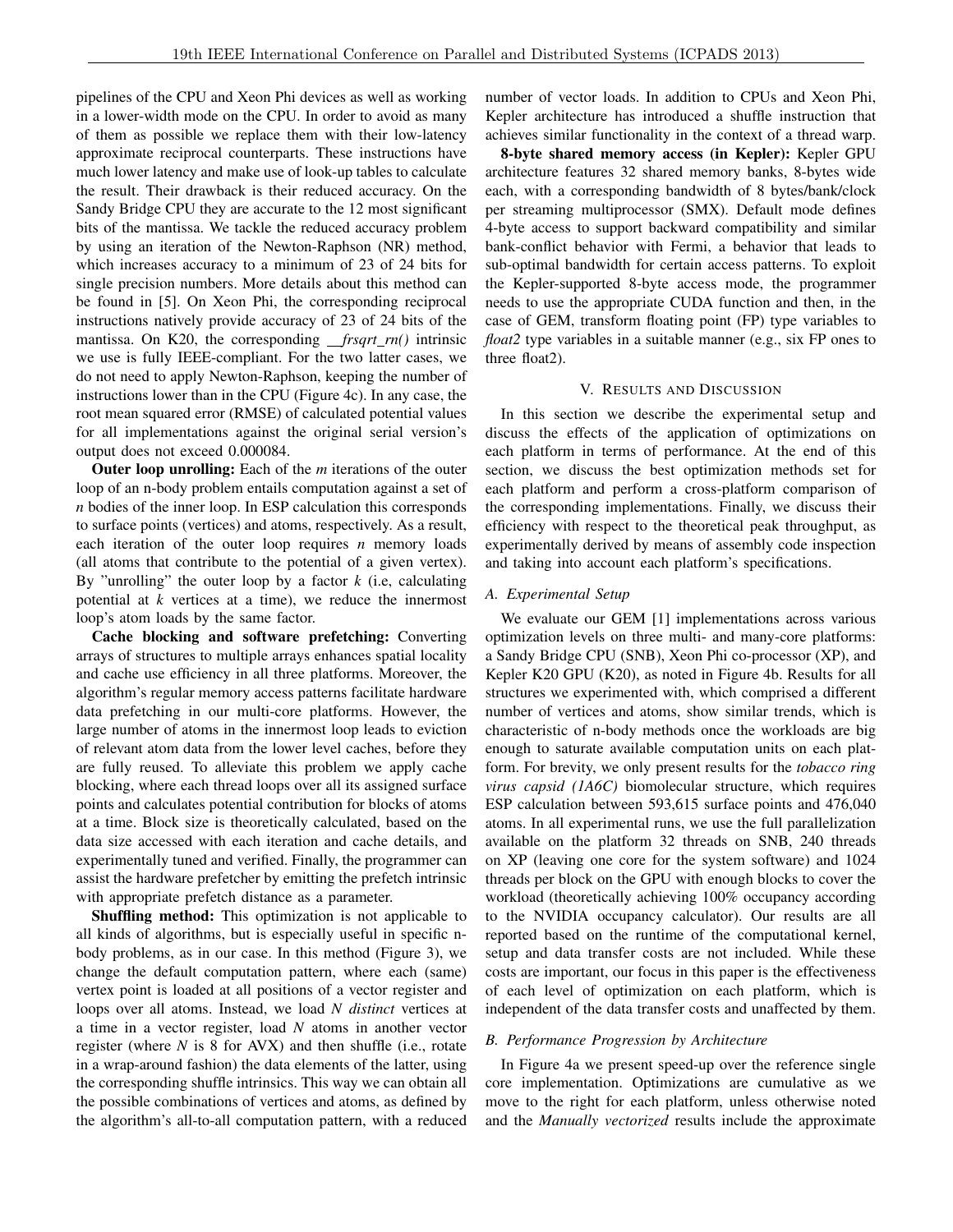

Fig. 4: (a) Step by step optimizations. (b) Architectural parameters. (c) Achieved performance over theoretical peak.

reciprocal instructions. Below we conduct a quantitative analysis of the effect of each optimization series on each platform.

*1) Sandy Bridge CPU (SNB):* Looking at the performance of directive-based parallelization and compiler-assisted vectorization, we observe that the compiler proves very efficient, when compared to the manually vectorized implementation that makes explicit use of vector intrinsics. This is the case both when we use accurate and approximate versions of the intrinsics and the corresponding compiler flags. On SNB we observed, however, that when using the approximate reciprocal intrinsics (included in *Manually vectorized*), we get even better performance compared to using compiler flags for approximate division and square root (*Compiler vectorized*). The reason is apparent in assembly code level. Intel Compiler is not able to perform the algebraic changes we manually make to accommodate the fast reciprocal square root and division intrinsics. As such, the optimized code only uses approximate fast division and fast square root. Even in this case, we obtain performance improvement against using the regular division and square root. The main reason is that the execution unit used for division and square root is still 128-bit and 256-bit packed division/square root is broken down into two 128 bit operations. Using the shuffle method, as described in Section IV, we achieve an extra 4.7% improvement. This optimization reduces the number of vertex loads by a factor equal to the SIMD vector width divided by the size of the data type we are using (e.g., 8 for AVX and float data type). It also helps reducing the number of times atoms' coordinates are loaded, by the same factor. See Figure 3 for a visual explanation. While the number of loads are reduced by a factor of 16 the achieved speed-up is much less impressive, as the loads occur at worst case in our SNB's large (20MB) L3 cache, which is fast by itself and even faster when combined with efficient hardware prefetching to this and lower -and fastercache levels. Finally, using software prefetching does not offer any significant performance benefits in the case of multicore CPUs. The reason behind this behavior is the advanced hardware prefetching capabilities of modern multi-core CPUs. For algorithms with regular memory accesses the hardware prefetcher can efficiently move data between the main memory and L2 or between L2 and L1 caches ahead of time based on previous access patterns.

*2) Xeon Phi (XP):* In contrast to SNB, we observe that using vector intrinsics on XP is slightly better than compiler vectorized code (1.20x). As in SNB, use of fast reciprocal math prevents bottlenecks in the corresponding units observed in the exact division/square root cases. The performance gap after multi-threading and vectorization have been applied has to be filled by manual code optimizations. In the case of architectures, such as Intel MIC, where there is a lack of large L<sub>3</sub> cache, techniques that make efficient use of the available cache hierarchy are of great importance. One such technique, whose effectiveness on that aspect is algorithm-specific, is outer loop unrolling. In our case, where the outer loop's vertices loop over the same set of atoms, unrolling the outer loop by a factor of two instantly reduces memory accesses by a factor of two and increases performance by 1.79x.

Cache blocking techniques enhance cache usage and result in a 1.19x speed-up versus not using them. Software prefetching instructions, when added on top of the earlier optimizations, yield an additional 1.37x improvement. As opposed to SNB, software prefetching is important in XP. One reason is that in XP, the hardware prefetcher proactively loads data between memory and L2 cache, but not from L2 to L1. This gap can be filled by blocking for L1 cache or software prefetching.

Last, we should mention that the shuffling method we used for SNB is a technique worth trying on XP, as well. As a matter of fact, shuffling by itself reduces atom coordinates' loads by a factor of 16 (i.e., SIMD-width). However, using shuffling with the optimizations we mentioned earlier results in a slight slowdown, as it mainly contributes unnecessary overhead, since outer loop unrolling, cache blocking and software prefetching address the expensive main memory transfers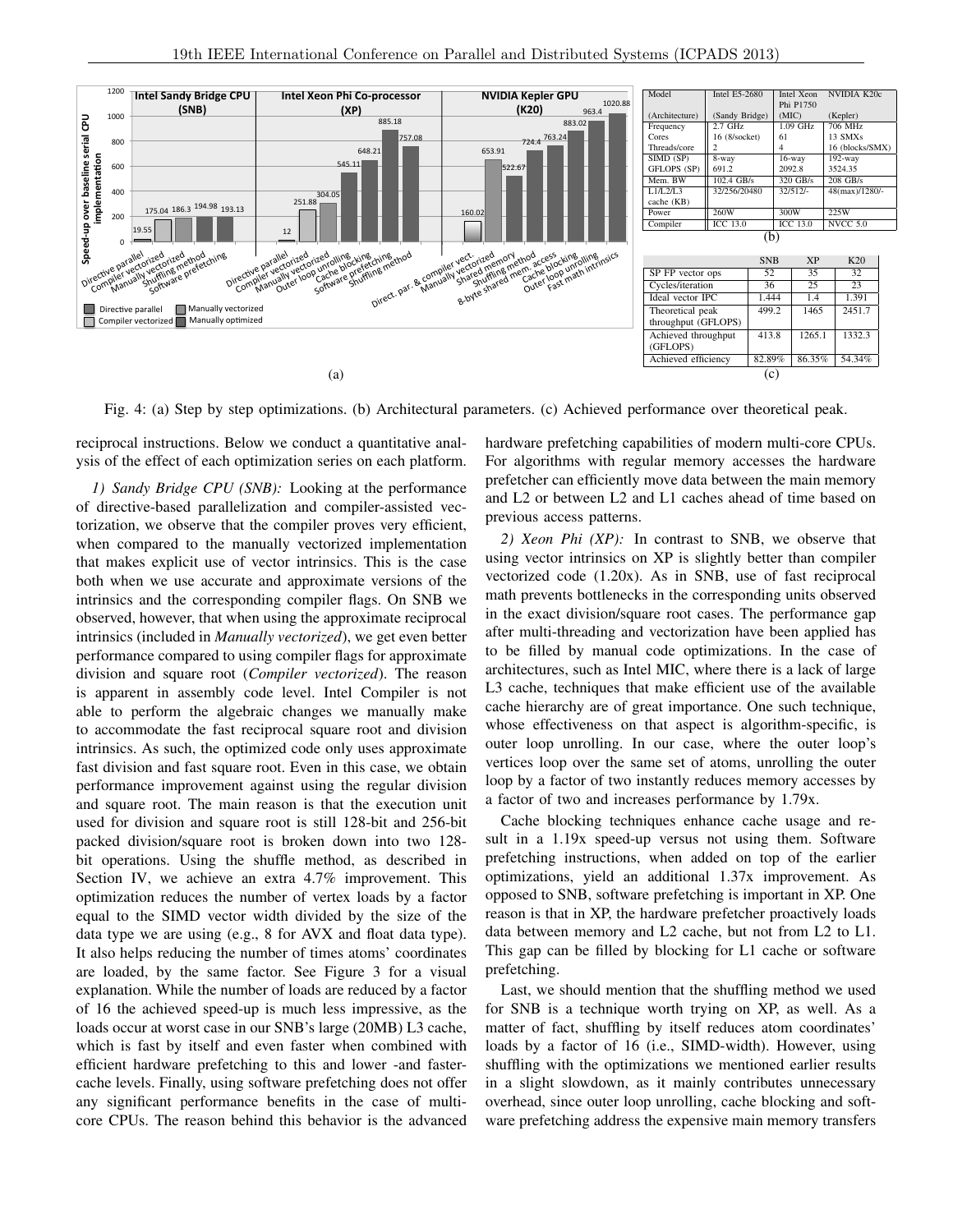#### in an efficient way.

3) Kepler K20 GPU (K20): For K20 the naïve CUDA version performs 4.08x faster than the one produced by using OpenACC directives. This is as far as we can get by directivebased programming or naïve CUDA programming and compiler directives. To get anywhere beyond this performance we need to resort to lower-level optimizations. Ensuring coalesced global memory accesses is one of the first optimizations one has to consider on the GPU but since ours already are, optimization efforts should be geared towards utilizing shared memory for data that are accessed by all threads in a block, such as the atom coordinates and charge. We should note that even when not using shared memory, the regular memory access patterns facilitate caching. As a matter of fact, our shared memory implementation boosts the number of registers used and along with shared memory limitations leads to reduced occupancy and performance, with respect to the preceding implementation. Adding the shuffling method to a shared memory implementation boosts performance to 724.4x over the single core CPU implementation, 10% faster than the preceding implementation. For K20 using one float2, instead of 2 float variables, allows successive 8-byte words allocation in successive banks and increased 8-byte wide shared memory access. This results in a 1.054x speed-up. Blocking, which proved to increase performance on SNB and XP, is beneficial for K20 as well. In particular it accounts for an extra 1.16x. Finally, we perform similar algebraic changes as the ones we described for SNB and XP and make use of the fast reciprocal square root and division CUDA intrinsics, together with fused multiply and add instructions. An extra 6% performance gain is achieved by this optimization, leading us to the fastest of our K20 implementations at 1020.88x over the baseline.

#### *C. Intrinsics and Approximation*

Last, but not least, we leave the discussion of further optimizing the code using special intrinsics for fast approximate versions of instructions such as square root, division, fused multiply-and-add. Compilers, such as Intel Compiler (icc) and NVIDIA CUDA Compiler (nvcc) provide flags for automatic detection of the regular instructions (or combinations thereofsuch as multiplications followed by an addition). Indeed, inspecting the assembly/PTX code respectively, we verify that both icc and nvcc make use of the corresponding fast instructions (given the algebraic changes mentioned in Section IV). We should note that without performing these algebraic changes none of the compilers were able to automatically perform all the aforementioned optimizations, which is a field of further research. It is also worth mentioning that nvcc provided more efficient code with minimal use of manual intrinsics and the -use\_fast\_math parameter than our fully intrinsic based version. Given the nature of the problem, there must be a manual set which would behave as well, but the compiler does better than most. On the other hand, manually adding the intrinsics under consideration on the XP implementation drastically improved performance.

On the surface it might sound as though the NVIDIA

CUDA compiler is performing more advanced conversion of instructions than those in the Intel compiler. The truth is somewhat more complicated. Since the CUDA programming model is implicitly vectorized, it does not require intrinsics to specify the intended width of instructions. In practice it just assumes all instructions are of width 32 and masks off the extra. On the other hand, the standard programming model used on the XP is serial and must be explicitly vectorized. Once intrinsics are used to ensure the correct vector width, it appears that they are not converted by the compiler even though it would have the right given the supplied options. Since intrinsics are meant to be a way to directly insert a particular instruction, it makes sense that the compiler does not change it, but it restricts the compiler from performing a potentially important set of transformations on those instructions. Adding explicit vectorization to the programming model without intrinsics, either through directives such as the simd directive in OpenMP 4.0 or through a language extension like CUDA, should solve this issue.

## *D. Performance Efficiency*

While we discussed the effectiveness of optimizations in terms of *percentage of best achieved performance* in Section III-B, that only covers the percentage of the best performance we managed to achieve, not the peak performance possible from each device. By examining the assembly/PTX code of the best performing implementations for each device, we count the number of floating point (FP) instructions in the algorithm's critical region (innermost loop)– the larger number of single precision floating point operations in the SNB version is due to the accuracy correction approach applied with the addition of reciprocal divisions and square roots. Taking into account the potential overlapping of instructions on different units along with their cycle time, we calculate the expected number of cycles per iteration of that code region. From these numbers we can infer the expected vector instructions per cycle (IPC) and, given each platform's clock frequency, the maximum theoretical throughput in GFLOPS ignoring memory load costs. Subsequently, we calculate the achieved throughput and efficiency as the ratio of achieved to ideal performance for the particular algorithm and instruction mix, as shown in Figure 4c.

These results show a different side to the application performance than is portrayed either by performance, as in Figure 4a, or by the percentage of achieved, as in Figure 1b. Specifically, while K20 is the best performing overall, and despite the optimization effort expended on it, it remains at only 54.64% of theoretical peak performance. In principle that means that we should be able to get nearly *double* the performance we on that architecture. In practice our application is running with full occupancy and the most optimized instruction mix, shared memory behavior and instruction mix we have found. On the other hand, both the SNB and XP parts achieve greater than 80% of peak performance. This trend in performance efficiency has been noted before between CPUs and GPUs, but we find it telling that the XP achieves not just good efficiency,